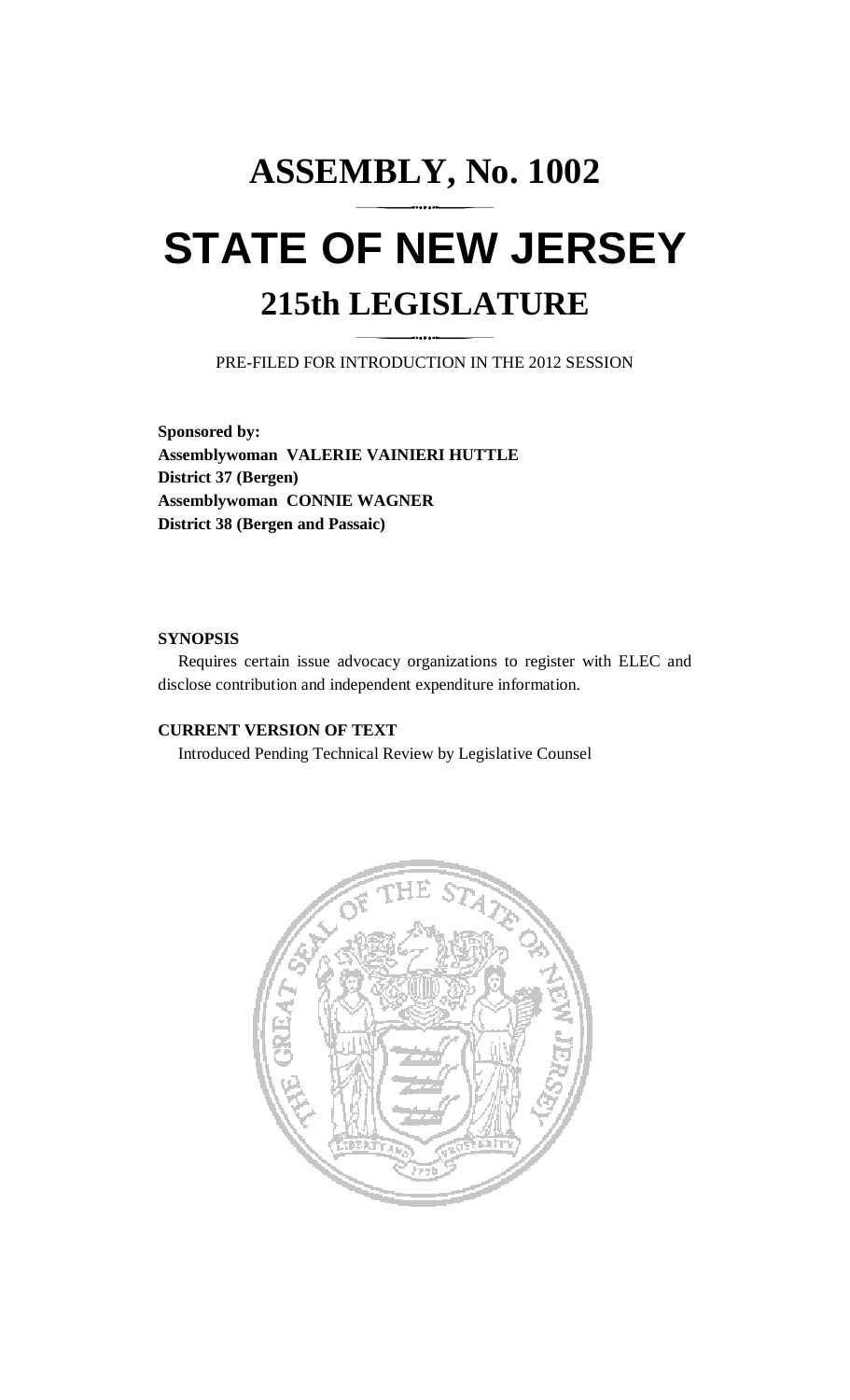#### **A1002** VAINIERI HUTTLE, WAGNER

 $\mathcal{D}_{\mathcal{L}}$ 

1 **AN ACT** concerning certain issue advocacy organizations, and 2 supplementing P.L.1973, c.83 (C.19:44A-1 et seq.).

3

4 **BE IT ENACTED** *by the Senate and General Assembly of the State*  5 *of New Jersey:*

6

7 1. a. As used in this section, "independent expenditure" means 8 an expenditure that is made to support or defeat a candidate for 9 election to public office without the cooperation or prior consent of, 10 or without consultation with, or without the request or suggestion 11 of, a candidate or any person or committee acting on behalf of a 12 candidate, or an expenditure that is made to aide or defeat a public 13 question without the cooperation or prior consent of, or without 14 consultation with, or without the request or suggestion of, any 15 person or committee supporting or opposing a public question; and

16 "issue advocacy organization" means an organization organized 17 under section 527 of the federal Internal Revenue Code (26 U.S.C. 18 s.527) or under paragraphs (3), (4), (5) or (6) of subsection c. of 19 section 501 of the federal Internal Revenue Code (26 U.S.C. s.501), 20 or any other organization organized under federal law that the 21 Election Law Enforcement Commission determines is essentially 22 similar to such organizations, that does not fall within the definition 23 of any other committee subject to the provisions of P.L.1973, c.83 24 (C.19:44A-1 et seq.).

25 b. Each issue advocacy organization that engages in 26 influencing or attempting to influence the outcome of any election 27 or the selection, nomination, or election of any person to any State 28 or local elective public office, or the passage or defeat of any public 29 question, or in providing political information on any candidate or 30 public question, and that makes an independent expenditure of at 31 least \$2,100 per calendar year for any such purpose, but does not 32 coordinate its activities with any candidate or political party, shall 33 register with the commission in accordance with section 21 of 34 P.L.1993, c.65 (C.19:44A-8.1).

35 c. Each issue advocacy organization required to register with 36 the commission pursuant to subsection b. of this section shall make 37 a full cumulative report, upon a form prescribed by the commission, 38 of all contributions in the form of moneys, loans, paid personal 39 services, or other thing of value made to it, and of all independent 40 expenditures made, incurred, or authorized by it during the period 41 ending 48 hours preceding the date of the report and beginning on 42 the date on which the first of those contributions was received or 43 the first of those expenditures was made, whichever occurred first. 44 The cumulative report, except as hereinafter provided, shall contain 45 the name and mailing address of each person or group from whom 46 moneys, loans, paid personal services or other things of value have 47 been contributed since 48 hours preceding the date on which the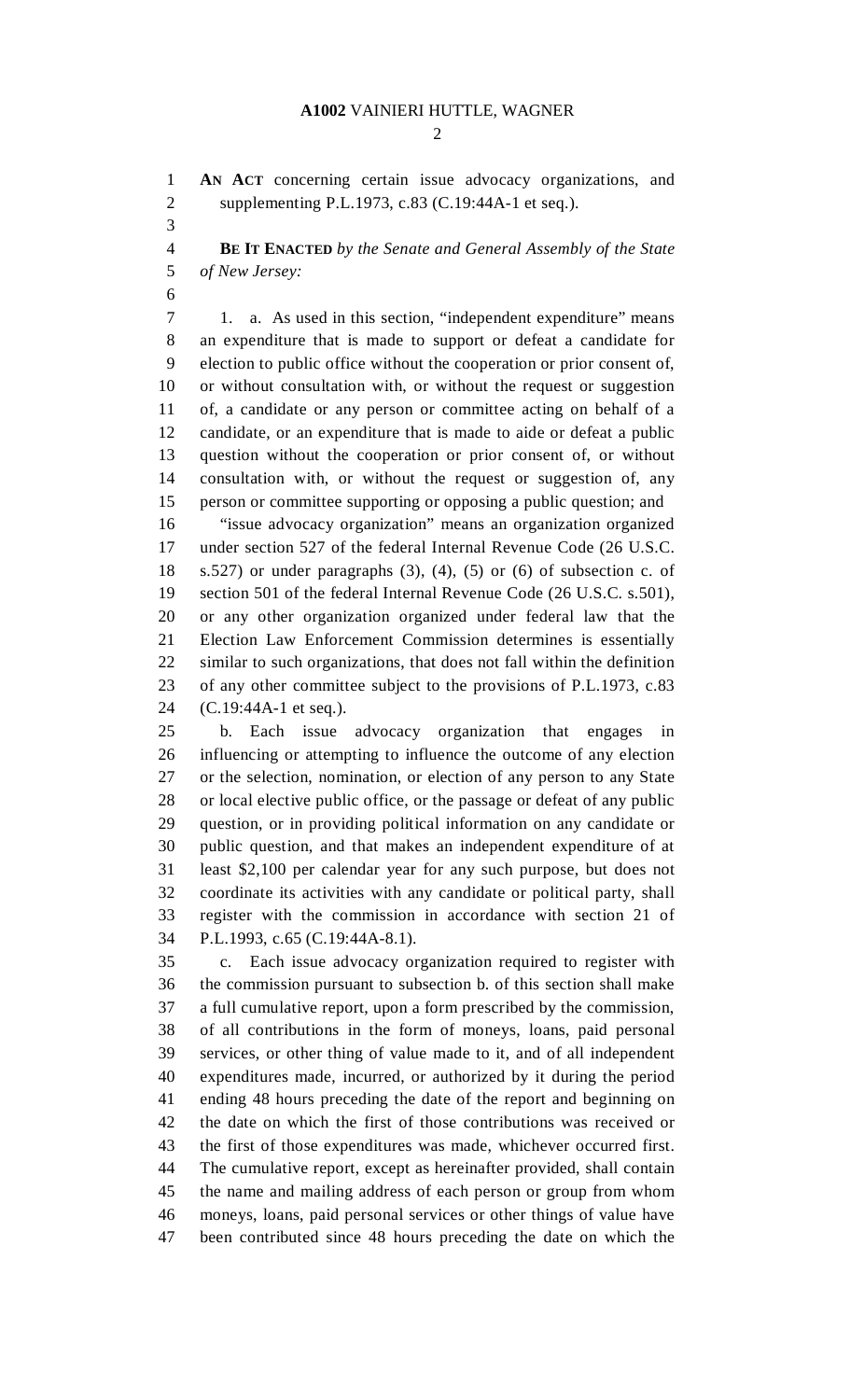#### **A1002** VAINIERI HUTTLE, WAGNER

3

1 previous such report was made and the amount contributed by each 2 person or group, and where the contributor is an individual, the 3 report shall indicate the occupation of the individual and the name 4 and mailing address of the individual's employer. In the case of any 5 loan reported pursuant to this subsection, the report shall contain 6 the name and mailing address of each person who has cosigned such 7 loan since 48 hours preceding the date on which the previous such 8 report was made, and where an individual has cosigned such loans, 9 the report shall indicate the occupation of the individual and the 10 name and mailing address of the individual's employer. The 11 cumulative report shall also contain the name and address of each 12 person, firm, or organization to whom expenditures have been paid 13 since 48 hours preceding the date on which the previous such report 14 was made and the amount and purpose of each such expenditure. 15 The cumulative report shall be filed with the commission on the 16 dates designated in section 16 of P.L.1973, c.83 (C.19:44A-16).

17 The treasurer of the issue advocacy organization reporting shall 18 certify to the correctness of each report and shall maintain all 19 records of contributions and independent expenditures for a period 20 of not less than four years.

21 Each treasurer of an issue advocacy organization shall file 22 written notice with the commission of a contribution in excess of 23 \$1,200 received during the period between the 13th day prior to an 24 election and the date of an election, and of an independent 25 expenditure of money or other thing of value in excess of \$1,200 26 made, incurred, or authorized by the issue advocacy organization 27 during the period between the 13th day prior to an election and the 28 date of an election. The notice shall be filed in writing or by 29 telegram within 48 hours of the receipt of the contribution and shall 30 set forth the amount and date of the contribution, the name and 31 mailing address of the contributor, and where the contributor is an 32 individual, the individual's occupation and the name and mailing 33 address of the individual's employer. The notice of an independent 34 expenditure shall be filed in writing or by telegram within 48 hours 35 of the making, incurring, or authorization of the independent 36 expenditure and shall set forth the name and mailing address of the 37 person, firm or organization to whom or which the independent 38 expenditure was paid and the amount and purpose of the 39 independent expenditure.

40 d. Each person or donor association that contributes \$5,000 or 41 more in the aggregate during a calendar year to an issue advocacy 42 organization that is subject to the provisions of subsection b. of this 43 section shall provide to the treasurer of the issue advocacy 44 organization a written statement that includes the name, mailing 45 address, and amount attributable to each person or member of the 46 donor association that paid the dues or fees, or made contributions 47 to the person or association that, in total, aggregate \$2,100 or more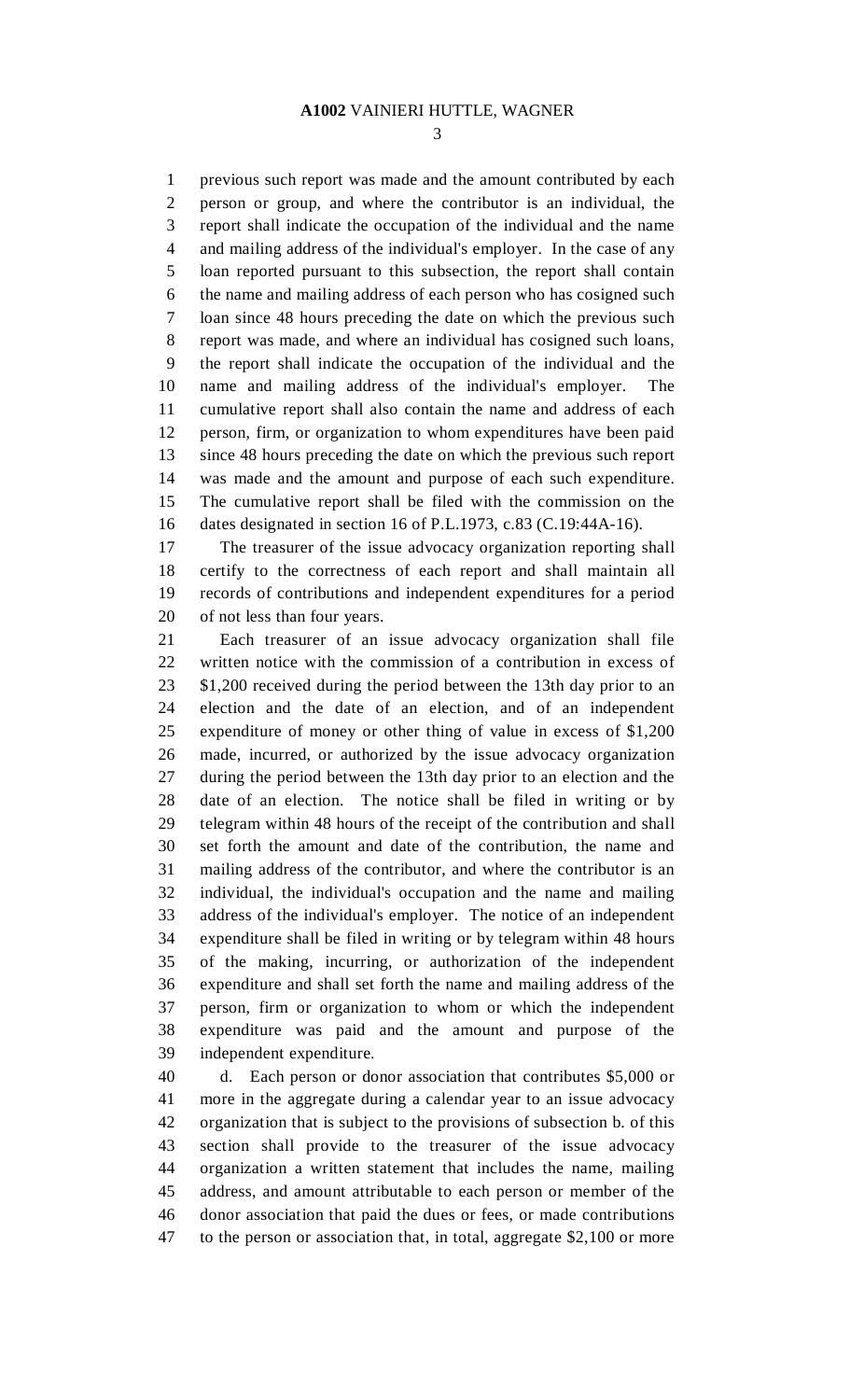4

1 of the contribution in a calendar year from the person or donor 2 association to the issue advocacy organization. The statement shall 3 also include the total amount of the contribution from persons or 4 donor associations not subject to itemization under this section. 5 The statement must be certified as true and correct by the person or 6 an officer of the donor association and a copy of that statement 7 shall be provided by the issue advocacy organization to the 8 commission on the same schedule as required for the disclosure of 9 contributions by other organizations pursuant to section 8 of 10 P.L.1973, c.83 (C.19:44A-8).

11 To determine the membership dues or fees, or contributions 12 made to a person or donor association that exceed \$2,100 of the 13 contribution made by the person or donor association to a issue 14 advocacy organization in a calendar year, the person or donor 15 association shall: (1) apply a pro rata calculation to all unrestricted 16 dues, fees, and contributions received by the person or donor 17 association in the calendar year; or (2) as provided in this 18 subsection, identify the specific persons or associations whose 19 dues, fees, or contributions are included in the contribution to the 20 issue advocacy organization.

21 Dues, fees, or contributions to a person or donor association 22 shall be identified as a contribution to an issue advocacy 23 organization if: (1) the use of the dues, fees, or contributions was 24 authorized for this purpose; or (2) the dues, fees, or contributions 25 to the person or donor association are unrestricted and the person 26 or donor association designates them as the source of the subject 27 contribution to the issue advocacy organization. After a portion of 28 the dues, fees, or contributions to the person or donor association 29 have been designated as the source of a contribution to an issue 30 advocacy organization, that portion of the dues, fees, or 31 contributions to the person or donor association may not be 32 designated as the source of any other contribution to an issue 33 advocacy organization.

34 As used in this subsection, "donor association, organization or 35 group" means the association, organization, or group of two or 36 more persons acting jointly that have contributed to an issue 37 advocacy organization that is required to provide a statement 38 pursuant to this subsection.

39 e. No person serving as the chairman of a political party 40 committee or a legislative leadership committee shall be eligible to 41 serve as the head of an issue advocacy organization, or as its 42 treasurer. No candidate shall establish, authorize the establishment 43 of, maintain, or participate directly or indirectly in the management 44 or control of, any issue advocacy organization. An issue advocacy 45 organization shall appoint, not later than the date on which it first 46 receives any contribution or makes, incurs or authorizes any 47 independent expenditure, a single treasurer and designate a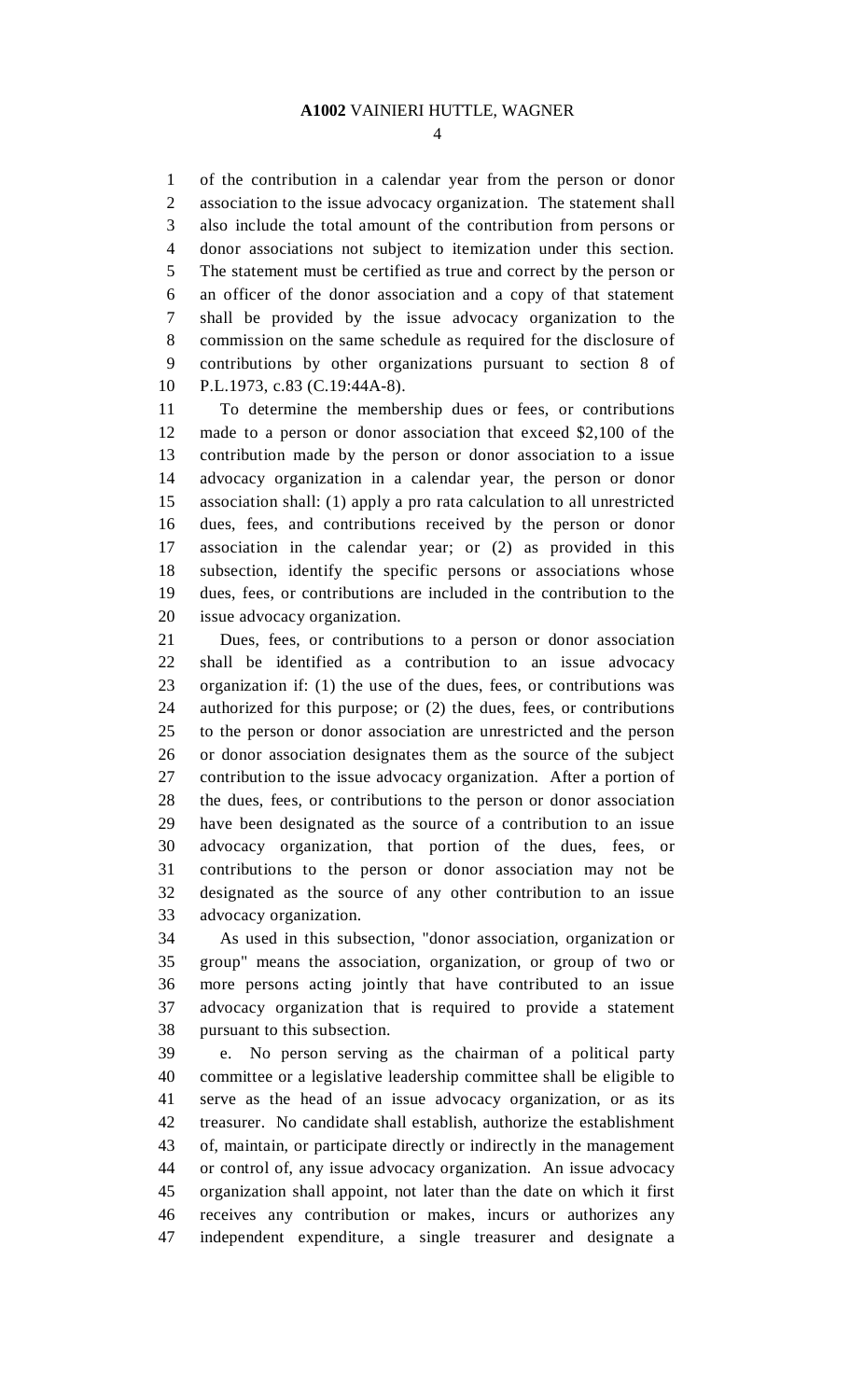#### **A1002** VAINIERI HUTTLE, WAGNER

5

1 campaign depository. Not later than the tenth day after the initial 2 designation of the depository, the organization shall file the name 3 and address of the depository, and of the treasurer, with the Election 4 Law Enforcement Commission.

5 f. Each issue advocacy organization that registers with the 6 commission pursuant to subsection b. of this section shall comply 7 with the campaign advertisement and disclosure requirements of 8 section 2 of P.L.1995, c.391 (C.19:44A-22.3).

9 g. An issue advocacy organization that fails to comply with the 10 provisions of this section shall, in addition to any other penalty 11 provided by law, be liable to the applicable penalty provided by 12 subsection a. of section 22 of P.L.1973, c.83 (C.19:44A-22).

13

14 2. This act shall take effect 120 days after enactment, but the 15 Election Law Enforcement Commission may take such anticipatory 16 administrative action in advance as may be necessary for the 17 implementation of the act.

- 18
- 19
- 
- 21

### 20 STATEMENT

22 This bill imposes disclosure requirements on issue advocacy 23 organizations that raise funds and make independent expenditures to 24 influence the electoral process in this State. The bill defines an 25 independent expenditure to include an expenditure that is made to 26 support or defeat a candidate for election to public office without 27 the cooperation or prior consent of, or without consultation with, or 28 without the request or suggestion of, a candidate or any person or 29 committee acting on behalf of a candidate, or an expenditure that is 30 made to aide or defeat a public question without the cooperation or 31 prior consent of, or without consultation with, or without the 32 request or suggestion of, any person or committee supporting or 33 opposing a public question.

34 Specifically, the bill would:

35 1) apply to issue advocacy organizations defined as any 36 organization organized under section 527, or under paragraphs (3), 37 (4), (5) or (6) of subsection c. of section 501, of the federal Internal 38 Revenue Code, or any other organization organized under federal 39 law that the Election Law Enforcement Commission (ELEC) 40 determines is essentially similar to such organizations;

41 2) require each issue advocacy organization that engages in 42 influencing or attempting to influence the outcome of any election 43 or the selection, nomination, or election of any person to any State 44 or local elective public office, or the passage or defeat of any public 45 question, or in providing political information on any candidate or 46 public question, and that makes an independent expenditure of at 47 least \$2,100 or more per calendar year for any such purpose, but